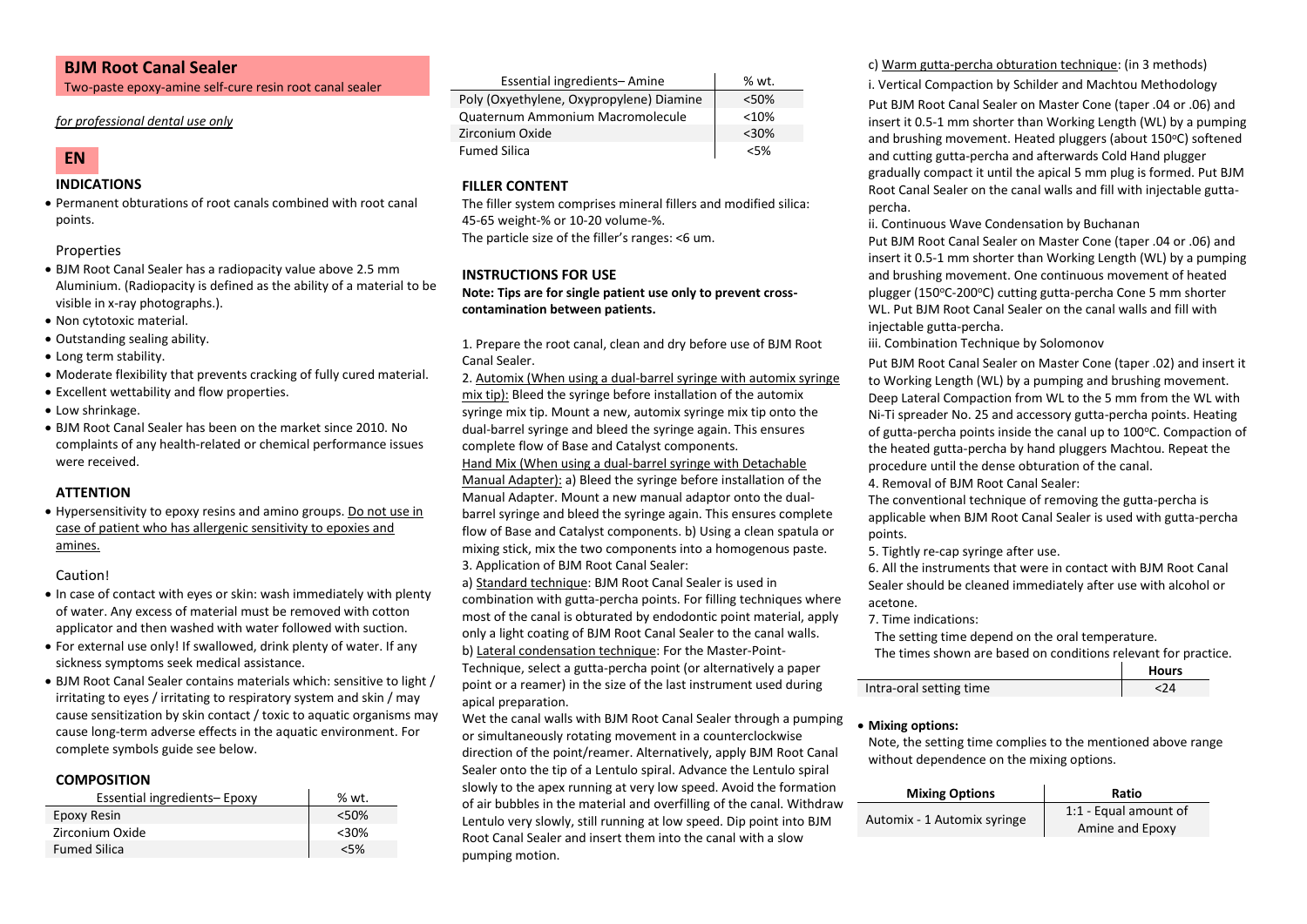Hand Mix - 1 Automix syringe with Detachable Manual Adapter

1:1 - Equal amount of Amine and Epoxy

## **Removal of BJM Root Canal Sealer**

The conventional technique of removing the gutta-percha is applicable when BJM Root Canal Sealer is used with gutta-percha points.

## **STORAGE AND DISPOSAL**

- Do not store above 24°C (75°F).
- Keep product in original packaging.
- Keep away from direct sunlight.
- For optimum freshness, keep refrigerated.
- Do not freeze.
- If refrigerated, allow the syringe to reach room temperature.
- To obtain SDS or IFU visit www.bjmlabs.com.
- Do not use after expiration date. See expiry date on the label.
- Shelf life is 2 years after the date of manufacturing.
- Empty product can be safely disposed after use in an intended regular waste container. The product does not require special disposal instructions or precautions and is harmless to the environment.

## **SYMBOLS USED ON PACKAGING**



- 1. Consult instructions for use
- 2. Temperature limit
- 3. Date of manufacture
- 4. Use by date
- 5. Batch code
- 6. Medical device
- 7. Catalogue number
- 8. Irritant
- 9. Keep away from sunlight
- 10. Manufacturer

## **BJM Root Canal Sealer**

Sigillante per canali radicolari a base di resina amminoepossidica a due paste solo per uso dentale professionale

#### *Solo per uso odontoiatrico professionale*

## **IT INDCAZIONI**

• Otturazioni permanenti dei canali radicolari combinate con punti canalari.

## **PROPRIETÀ**

- BJM Root Canal Sealer ha un valore di radiopacità superiore a 2,5 mm di alluminio. ) La radiopacità è definita come la capacità di un materiale di essere visibile nelle fotografie a raggi X.).
- Materiale non citotossico.
- Eccezionale capacità di tenuta.
- Stabilità a lungo termine.
- Moderata flessibilità che impedisce la fessurazione del materiale completamente polimerizzato.
- Eccellente bagnabilità e proprietà di scorrimento.
- Bassa contrazione.
- BJM Root Canal Sealer è sul mercato dal 2010 senza modifiche nella formula. Non sono state ricevute lamentele per problemi relativi alla salute o alle prestazioni chimiche.

## **ATTENZIONE**

• Ipersensibilità alle resine epossidiche e ai gruppi amminici. Non utilizzare in caso di pazienti con sensibilità allergenica agli epossidici e alle ammine.

## **ATTENZIONE!**

- In caso di contatto con gli occhi o la pelle: lavare immediatamente ed abbondantemente con acqua. Eventuali eccessi di materiale devono essere rimossi con un cotton fioc e poi lavati con acqua e successivamente aspirati.
- Solo per uso esterno! In caso di ingestione, bere molta acqua. In caso di sintomi di malattia, richiedere assistenza medica.
- BJM Root Canal Sealer contiene materiali che: sensibili alla luce / irritanti per gli occhi / irritanti per il sistema respiratorio e la pelle / possono causare sensibilizzazione per contatto con la pelle / tossici per gli organismi acquatici possono causare effetti negativi a lungo termine nell'ambiente acquatico. Per la guida completa ai simboli vedi sotto.

## **COMPOSIZIONE**

| Componenti essenziali- EPOSSIDICA | % peso    |
|-----------------------------------|-----------|
| resina epossidica                 | $< 50 \%$ |
| Ossido di zirconio                | $<$ 30 %  |
| Silice affumicata                 | < 5%      |

| Componenti essenziali- AMMINA              | % peso    |
|--------------------------------------------|-----------|
| poli (ossietilene, ossipropilene) diammina | < 50%     |
| macromolecola di ammonio quaternario       | $< 10 \%$ |
| ossido di zirconio                         | $< 30 \%$ |
| silice affumicata                          | $<$ 5 %   |

## **CONTENUTO DEL FILLER**

Il sistema di riempimento comprende cariche minerali e silice modificata:

45-65% in peso o 10-20% in volume.

La dimensione delle particelle degli intervalli del riempitivo: <6 um.

## **ISTRUZIONI D'USO**

**Nota: i suggerimenti sono per l'uso su un solo paziente per prevenire la contaminazione crociata tra i pazienti.**

1. Preparare il canale radicolare, pulirlo e asciugarlo prima dell'uso di BJM Root Canal Sealer.

2. Automix (quando si utilizza una siringa a doppio corpo con puntale di miscelazione per siringa automix): fuoriuscire una piccola quantità di materiale dalla siringa, prima dell'installazione della punta di miscelazione per siringa automix. Montare un nuovo puntale di miscelazione per siringa automiscelante sulla siringa a doppia canna e fuoriuscire nuovamente del materiale dalla siringa. Ciò garantisce il flusso completo dei componenti Base e Catalyst. Miscelazione manuale (Quando si utilizza una siringa a doppio corpo con adattatore manuale rimovibile):

a) Fuoriuscire una piccola quantità di materiale dalla siringa prima dell'installazione dell'adattatore manuale. Montare un nuovo adattatore manuale sulla siringa a doppia canna e fuoriuscire nuovamente del materiale dalla siringa. Ciò garantisce il flusso completo dei componenti Base e Catalyst.

b) Utilizzando una spatola pulita o un bastoncino di miscelazione, mescolare i due componenti in una pasta omogenea.

3. Applicazione del BJM Root Canal Sealer:

a) Tecnica standard: BJM Root Canal Sealer viene utilizzato in combinazione con punte di guttaperca. Per le tecniche di riempimento in cui la maggior parte del canale è otturata da materiale endodontico, applicare solo un leggero rivestimento di BJM Root Canal Sealer alle pareti del canale.

b) Tecnica di condensazione laterale: Per la tecnica Master-Point, selezionare una punta di guttaperca (o in alternativa una punta di carta o un alesatore) delle dimensioni dell'ultimo strumento utilizzato durante la preparazione apicale.

Bagnare le pareti del canale con BJM Root Canal Sealer attraverso un movimento di pompaggio o di rotazione simultanea in senso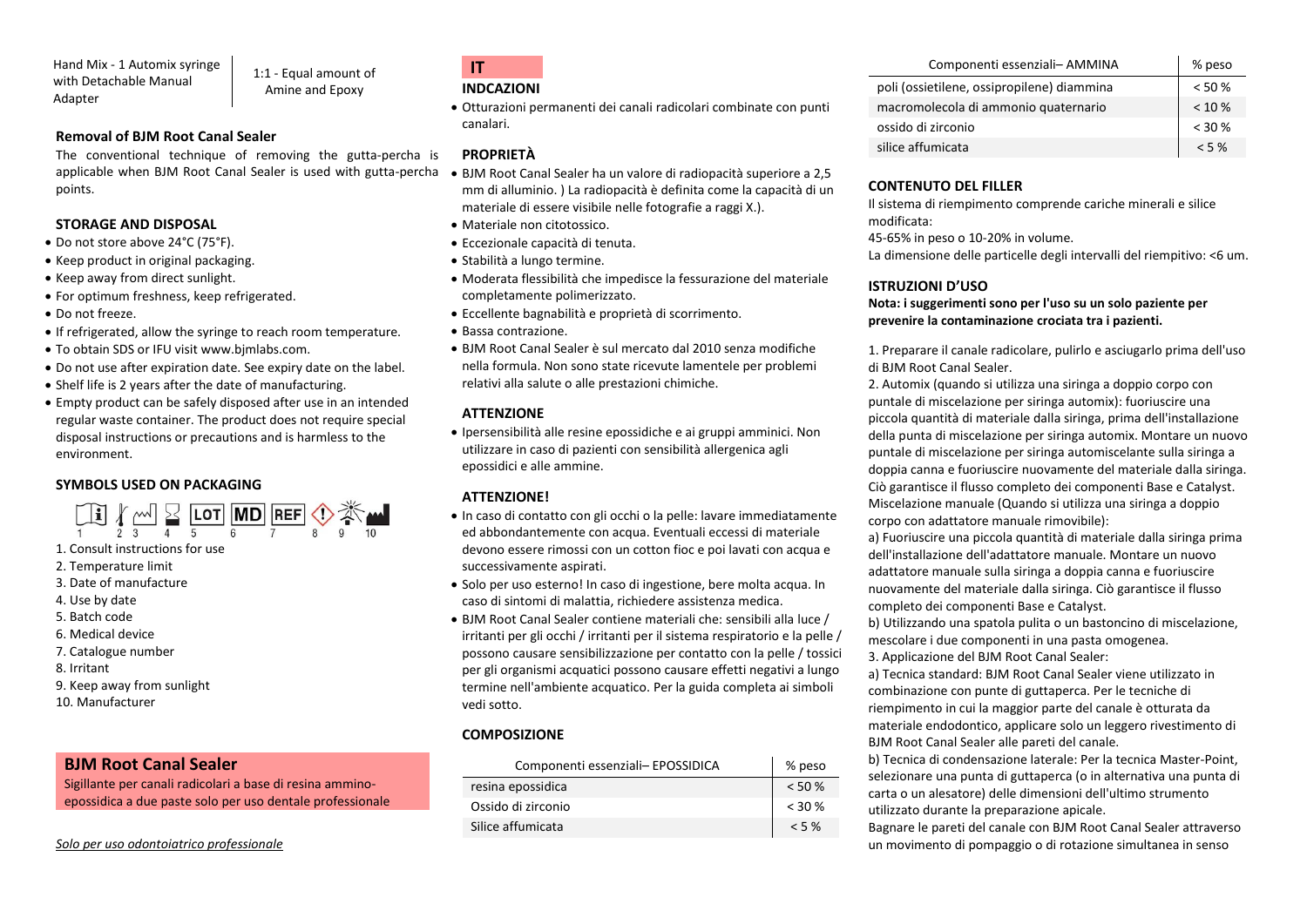antiorario della punta/alesatore. In alternativa, applicare BJM Root Canal Sealer sulla punta di un Lentulo. Far avanzare lentamente la spirale del lentulo fino all'apice correndo a velocità molto bassa. Evitare la formazione di bolle d'aria nel materiale e l'eccessivo riempimento del canale. Ritirare il lentulo molto lentamente, sempre correndo a bassa velocità. Immergere il punto del BJM Root Canal Sealer e inserirli nel canale con un lento movimento di push pull.

c) Tecnica di otturazione con guttaperca a caldo: (in 3 metodi) 1) Compattazione verticale con metodologia Shilder e Machtou Mettere BJM Root Canal Sealer sul cono master (cono .04 o .06) e inserirlo 0,5-1 mm più corto della lunghezza di lavoro (WL) con un movimento push pull e spazzola ad uscire. I plugger riscaldati (circa 150 C) hanno ammorbidito e tagliato la guttaperca e

successivamente il plugger Cold Hand la compattano gradualmente fino a formare il plug apicale di 5 mm. Metti BJM Root Canal Sealer sulle pareti del canale e riempi con guttaperca iniettabile.

2) Condensazione ad onda continua di Buchanan

Mettere BJM Root Canal Sealer sul cono master (cono .04 o .06) e inserirlo 0,5-1 mm più corto della lunghezza di lavoro (WL) con un movimento push pull e spazzola ad uscire. Un movimento continuo del plugger riscaldato (150 C-200 C) che taglia il cono di guttaperca 5 mm più corto WL. Metti BJM Root Canal Sealer sulle pareti del canale e riempi con guttaperca iniettabile.

3) Tecnica di combinazione di Solomonov

Mettere BJM Root Canal Sealer sul cono master (cono .02) e inserirlo alla lunghezza di lavoro (WL) con un movimento push pull e spazzola ad uscire. Compattazione laterale profonda da WL a 5 mm dalla WL con spatola Ni-Ti n. 25 e punte accessorie in guttaperca. Riscaldamento dei punti di guttaperca all'interno del canale fino a 100 C. Compattazione della guttaperca riscaldata con i pluggers manuali di Machtou. Ripetere la procedura fino alla densa otturazione del canale.

4. Rimozione del BJM Root Canal Sealer:

La tecnica convenzionale di rimozione della guttaperca è applicabile quando BJM Root Canal Sealer viene utilizzato con punte di guttaperca.

5. Richiudere bene la siringa dopo l'uso.

6. Tutti gli strumenti che erano in contatto con BJM Root Canal Sealer devono essere puliti immediatamente dopo l'uso con alcool o acetone.

7. Indicazioni orarie:

Il tempo di presa dipende dalla temperatura orale.

I tempi indicati si basano su condizioni rilevanti per la pratica.

## • **Opzioni di miscelazione:**

Nota: i tempi operativi e di indurimento sono conformi all'intervallo sopra indicato indipendentemente dalle opzioni di miscelazione.

| Opzioni di miscelazione                                                            | Rapporto                                               |
|------------------------------------------------------------------------------------|--------------------------------------------------------|
| Automiscelazione - 1 siringa<br>per automiscelazione                               | 1:1 - Uguale quantità di<br>Ammina e resina epossidica |
| Miscelazione manuale - 1<br>siringa per automiscelazione<br>con adattatore manuale | 1:1 - Uguale quantità di<br>Ammina e resina epossidica |

## **Rimozione del BJM Root Canal Sealer**

La tecnica convenzionale di rimozione della guttaperca è applicabile quando BJM Root Canal Sealer viene utilizzato con punte di guttaperca.

## **CONSERVAZIONE E SMALTIMENTO**

- Non conservare a temperatura superiore a 24°C (75°F).
- Conservare il prodotto nella confezione originale.
- Stai lontano dalla luce diretta del sole.
- Per una freschezza ottimale, conservare in frigorifero.
- Non congelare.
- Se refrigerato, lasciare che la siringa raggiunga la temperatura ambiente.
- Per ottenere SDS o IFU, visitare www.bjmlabs.com.
- Non utilizzare dopo la data di scadenza. Vedere la data di scadenza sull'etichetta.
- Il periodo di validità è di 2 anni dalla data di produzione.
- Il prodotto vuoto può essere smaltito in sicurezza dopo l'uso in un normale contenitore per rifiuti previsto. Il prodotto non richiede particolari istruzioni o precauzioni per lo smaltimento ed è innocuo per l'ambiente.

# **SIMBOLI USATI SULLA CONFEZIONE**



- 1. Consultare le istruzioni d'uso
- 2. Limiti di temperatura
- 3. Data di produzione
- 4. Data di scadenza

5. Codice lotto 6. Dispositivo médico 7. Numero di catalogo 8. Irritante Tenere lontano dalla luce del sole 10. Produttore

## **BJM Root Canal Sealer**

Ciment de scellement canalaire en résine époxy-amine autopolymérisable en deux pâtes

## *Uniquement à usage dentaire par des professionnels*



• Obturations canalaires définitives en combinaison avec des pointes canalaires.

## **PROPRIETES**

- BJM Root Canal Sealer présente une valeur de radio-opacité supérieure à 2,5 mm d'aluminium. (La radio-opacité est la capacité d'un matériau à être visible sur des clichés de radiographie.)
- Matériau non cytotoxique.
- Capacité de scellement exceptionnelle.
- Stabilité à long terme.
- Flexibilité modérée qui empêche la fissuration du matériau entièrement durci.
- Excellentes propriétés de mouillabilité et rhéologiques.
- Rétraction faible.
- BJM Root Canal Sealer est commercialisé depuis 2010. Aucune plainte concernant des problèmes de santé ou de performance chimique n'a été reçue.

## **MISE EN GARDE**

• Hypersensibilité aux résines époxy et aux amines. Ne pas utiliser sur les patients présentant une sensibilité allergique aux résines époxy et aux amines.

# **ATTENTION !**

- En cas de contact avec les yeux ou la peau : laver immédiatement et abondamment à l'eau. Tout excès de matériau doit être enlevé avec un applicateur de coton, puis lavé à l'eau avant d'être aspiré.
- Réservé à un usage externe ! En cas d'ingestion, boire beaucoup d'eau. En cas de symptômes pathologiques, consulter un médecin.

Tempo di presa intraorale < 24 ore

**Ore**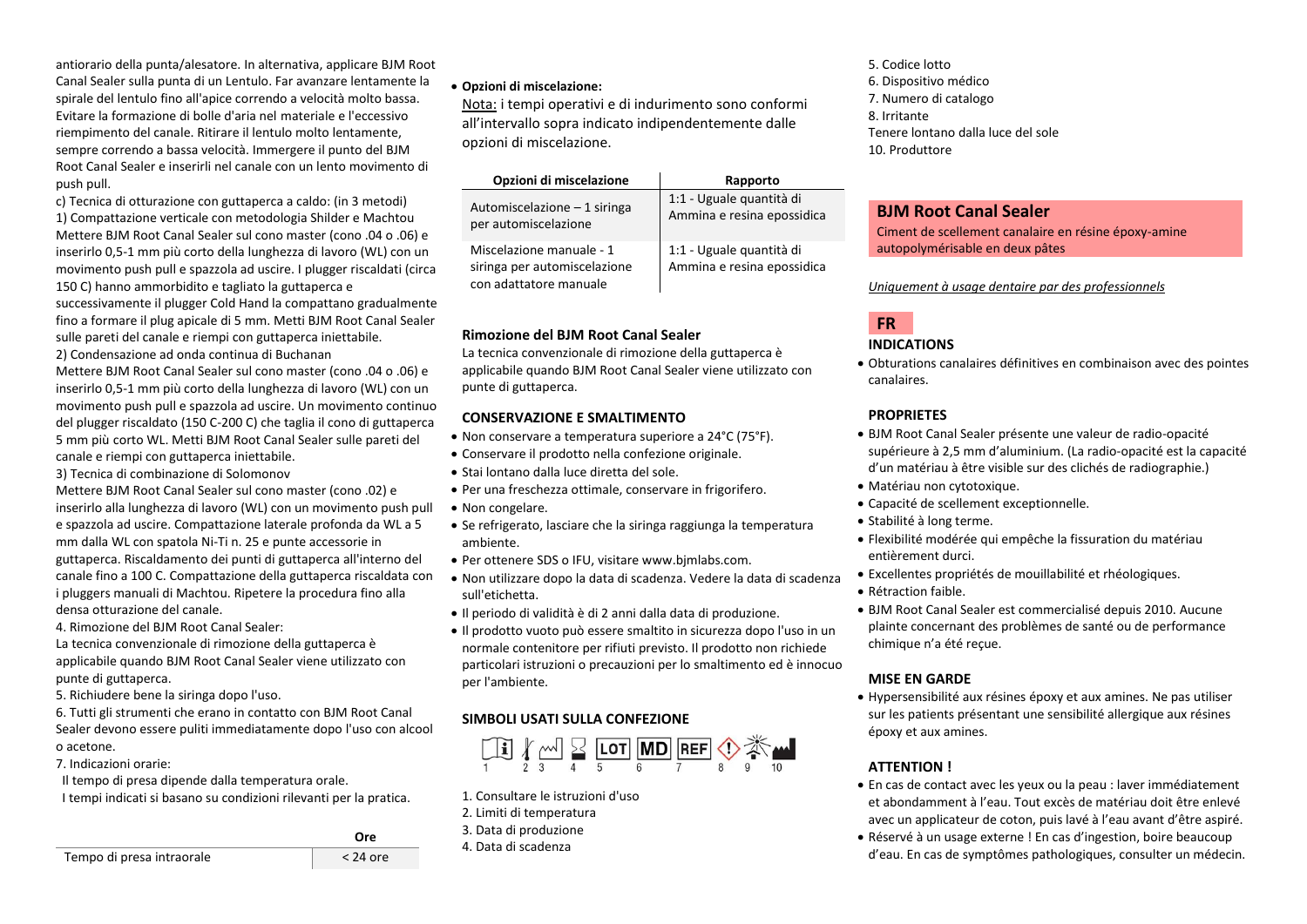• BJM Root Canal Sealer contient des substances sensibles à la lumière et irritantes pour les yeux, le système respiratoire et la peau. Ces substances peuvent provoquer une sensibilisation par contact avec la peau, sont toxiques pour les organismes aquatiques et peuvent causer des effets néfastes à long terme sur l'environnement aquatique. Pour la liste complète des symboles, voir plus bas.

## **COMPOSITION**

| Ingredients Essentiels - Époxy           | % en poids |
|------------------------------------------|------------|
| Résine époxy                             | < 50%      |
| Oxyde de zirconium                       | $<$ 30 %   |
| Silice fumée                             | $< 5 \%$   |
|                                          |            |
|                                          |            |
| Ingredients Essentiels – Amine           | % en poids |
| poly (oxyéthylène, oxypropylène) diamine | < 50%      |
| macromolécules d'ammonium quaternaire    | $< 10 \%$  |
| oxyde de zirconium                       | $<$ 30 %   |

## **CONTENU DE L'AGENT DE REMPLISSAGE**

Le système de charge comprend des charges minérales et de la silice modifiée : 45-65% en poids ou 10-20% en % volumique.

Taille des particules employées comme charges : <6 µm.

## **MODE D'EMPLOI**

**Remarque : les embouts sont destinés à un seul patient afin d'éviter toute contamination croisée entre les patients.**

1.Préparer le canal radiculaire, le nettoyer et le sécher avant d'utiliser le ciment BJM Root Canal Sealer.

## 2. **Mélange automatique (lors de l'utilisation d'une seringue à deux cylindres avec un embout de mélange automatique) :** purger

la seringue avant d'installer l'embout de mélange automatique sur la seringue. Monter un nouvel embout de mélange automatique sur la seringue à deux cylindres et purger à nouveau la seringue. Cela garantit l'écoulement parfait des deux composants, à savoir la base et le catalyseur.

**Mélange manuel (en cas d'utilisation d'une seringue à deux cylindres avec un adaptateur manuel amovible) :** a) purger la seringue avant d'installer l'adaptateur manuel. Monter un nouvel adaptateur manuel sur la seringue à deux cylindres et purger à

nouveau la seringue. Ceci assure l'écoulement parfait de la base et du catalyseur. b) À l'aide d'une spatule ou d'un bâtonnet mélangeur propre, mélanger les deux composants pour obtenir une pâte homogène.

#### 3**. Application du ciment BJM Root Canal Sealer :**

**a) Technique standard** : BJM Root Canal Sealer est utilisé en combinaison avec des pointes en gutta-percha. Pour les techniques d'obturation où la majeure partie du canal est obturée par un matériau endodontique, n'appliquer qu'une légère couche de BJM Root Canal Sealer sur les parois canalaires.

**b) Technique de condensation latérale :** Pour la technique du maître cône, choisir une pointe en gutta-percha (ou alternativement une pointe en papier ou un alésoir) de la taille du dernier instrument utilisé lors de la préparation apicale. Humidifier les parois canalaires avec le BJM Root Canal Sealer par un mouvement de pompage ou de rotation simultanée dans le sens inverse des aiguilles d'une montre de la pointe/de l'alésoir. Il est également possible d'appliquer le BJM Root Canal Sealer sur la pointe d'une spire Lentulo. Faire avancer la spire Lentulo lentement jusqu'à l'apex, à très faible vitesse. Éviter la formation de bulles d'air dans le matériau et le remplissage excessif du canal. Retirer le Lentulo très lentement, toujours à faible vitesse. Tremper la pointe dans le BJM Root Canal Sealer et l'insérer dans le canal en effectuant un mouvement de pompage lent.

#### **c) Technique d'obturation à la gutta-percha chaude : (en 3 méthodes)**

#### **I. Compactage vertical selon la méthode de Schilder et Machtou**

Placer le BJM Root Canal Sealer sur le maître cône (cônicité de 0,04 ou 0,06) et l'insérer sur une longueur inférieure de 0,5 à 1 mm à la longueur utile (WL) en effectuant un mouvement de pompage et de brossage. Les fouloirs chauffés (environ 150 <sup>o</sup>C) ramollissent et coupent la gutta-percha, puis le fouloir froid la compacte progressivement jusqu'à formation du bouchon apical de 5 mm. Appliquer le BJM Root Canal Sealer sur les parois canalaires et remplir avec de la gutta-percha injectable.

#### **II. Condensation par onde continue selon Buchanan**

Placer le BJM Root Canal Sealer sur le maître cône (cônicité de 0,04 ou 0,06) et l'insérer sur une longueur inférieure de 0,5 à 1 mm à la longueur utile (WL) en effectuant un mouvement de pompage et de brossage. Un mouvement continu du fouloir chauffé (150 °C-200 °C) coupe le cône en gutta-percha à 5 mm de moins que la longueur utile (WL). Appliquer le BJM Root Canal Sealer sur les parois canalaires et remplir avec de la gutta-percha injectable.

#### **III. Technique combinée selon Solomonov**

Placer le BJM Root Canal Sealer sur le maître cône (conicité de 0,02) et l'insérer sur la longueur utile (WL) en effectuant un

mouvement de pompage et de brossage. Compactage latéral profond de la longueur utile (WL) à 5 mm de la longueur utile avec l'écarteur Ni-Ti n° 25 et les pointes en gutta-percha accessoires. Chauffage des pointes en gutta-percha à l'intérieur du canal jusqu'à 100 °C. Compactage de la gutta-percha chauffée par des fouloirs manuels Machtou. Répéter la procédure jusqu'à l'obturation dense du canal.

#### **4. Retrait du BJM Root Canal Sealer :**

La technique conventionnelle de retrait de la gutta-percha est applicable lorsque le BJM Root Canal Sealer est utilisé avec des pointes en gutta-percha.

5. Reboucher hermétiquement la seringue après utilisation. 6. Tous les instruments qui ont été en contact avec le BJM Root Canal Sealer doivent être nettoyés immédiatement après utilisation avec de l'alcool ou de l'acétone.

## 7. Indications de temps :

Le temps de prise dépend de la température buccale. Les durées indiquées sont basées sur des conditions telles qu'on les rencontre dans la pratique

|                              | <b>Heures</b> |
|------------------------------|---------------|
| Temps de prise intra-buccale | < 24 heures   |

#### • **Options de mélange :**

Remarque : le temps de prise est conforme à la plage mentionnée ci-dessus et ne dépend pas des options de mélange.

| <b>Mixing Options</b>        | Rapport                       |
|------------------------------|-------------------------------|
| Auto-mélange - 1 seringue    | 1:1 - Quantité égale de Époxy |
| d'auto-mélange               | et de Amine                   |
| Hand Mix - 1 Automix syringe |                               |
| with Mélange à la main - 1   | 1:1 - Quantité égale de Époxy |
| seringue d'auto-mélange avec | et de Amine                   |
| adaptateur manuel            |                               |

## **Retrait Du Bjm Root Canal Sealer**

La technique conventionnelle de retrait de la gutta-percha est applicable lorsque le BJM Root Canal Sealer est utilisé avec des pointes en gutta-percha.

## **CONSERVATION ET ÉLIMINATION**

- Ne pas stocker au-dessus de 24 °C (75 °F).
- Conserver le produit dans son emballage d'origine.
- Tenir à l'écart de la lumière directe du soleil.
- Pour une fraîcheur optimale, conserver au réfrigérateur.
- Ne pas congeler.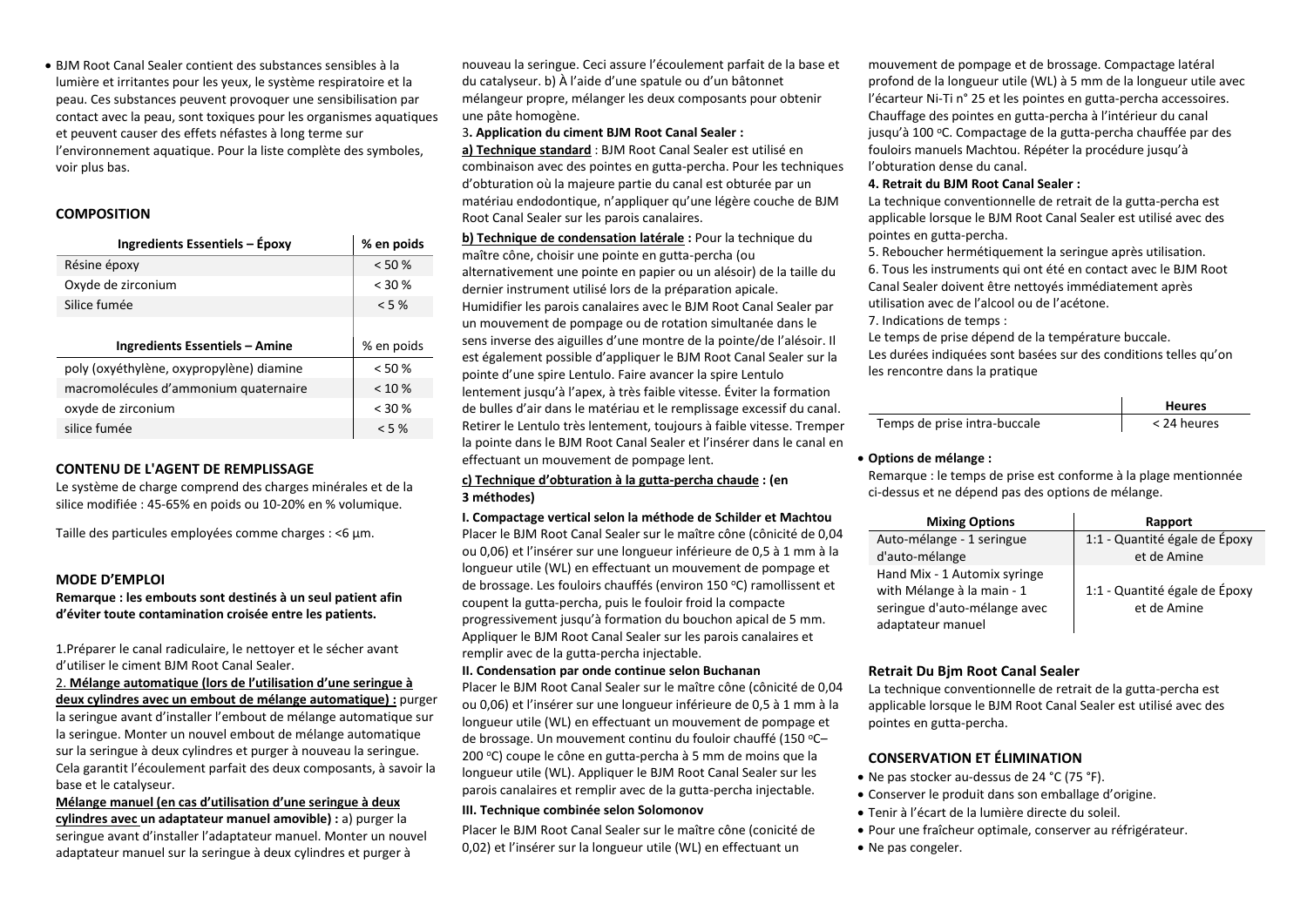- Si elle a été réfrigérée, laisser la seringue revenir à température ambiante.
- Pour obtenir la FDS ou le mode d'emploi, consulter www.bjmlabs.com.
- Ne pas utiliser après la date de péremption. Voir la date de péremption indiquée sur l'étiquette.
- La durée de conservation est de 2 ans après la date de fabrication.
- Après utilisation, le produit vide peut être éliminé en toute sécurité dans une poubelle prévue pour les déchets ordinaires. Pour son élimination, le produit ne nécessite pas d'instructions ou de précautions particulières et il est sans danger pour l'environnement.

## **SYMBOLES UTILISÉS SUR LES EMBALLAGES**

 $\begin{array}{c} \begin{array}{c} \begin{array}{c} \end{array} \\ \begin{array}{c} \end{array} \\ \begin{array}{c} \end{array} \\ \begin{array}{c} \end{array} \\ \begin{array}{c} \end{array} \\ \begin{array}{c} \end{array} \\ \begin{array}{c} \end{array} \\ \begin{array}{c} \end{array} \\ \begin{array}{c} \end{array} \\ \begin{array}{c} \end{array} \\ \begin{array}{c} \end{array} \\ \begin{array}{c} \end{array} \\ \begin{array}{c} \end{array} \\ \begin{array}{c} \end{array} \\ \begin{array}{c} \end{array} \\ \begin{array}{c} \end{array$ 

- 1. Consulter le mode d'emploi
- 2. Limite de température
- 3. Date de fabrication
- 4. Date limite d'utilisation
- 5. Code du lot
- 6. Dispositif médical
- 7. Numéro de catalogue
- 8. Irritant
- 9. Tenir à l'écart de la lumière du soleil
- 10. Fabricant

## **BJM Root Canal Sealer**

Sellador de conductos radiculares de resina epoxi-amina de dos pastas

*Solo para uso dental profesional*

# **ES**

## **INDICACIONES**

• Obturación definitiva de conductos radiculares utilizando puntas de conducto radicular.

## **PROPIEDADES**

- El BJM Root Canal Sealer (sellador de conductos radiculares BJM) tiene un valor de radiopacidad superior a 2,5 mm de aluminio (la radiopacidad se define como la capacidad de un material para ser visible en las fotografías de rayos X).
- Material no citotóxico.
- Excelente capacidad de sellado.
- Estabilidad a largo plazo.
- Flexibilidad moderada que evita que el material completamente curado se agriete.
- Excelentes propiedades de humectabilidad y fluidez.
- La contracción es mínima.
- El BJM Root Canal Sealer lleva en el mercado desde 2010, sin que se hayan producido cambios en su composición. Nunca se han recibido quejas sobre ningún problema relacionado con la salud o el rendimiento químico.

## **ATENCIÓN**

• Hipersensibilidad a las resinas epoxi y a los grupos aminos. No utilizar en caso de paciente que tenga sensibilidad alérgica a las resinas epoxi y a las aminas.

## **¡PRECAUCIÓN!**

- En caso de contacto con los ojos o la piel, lavar inmediatamente con abundante agua. Cualquier exceso de material debe eliminarse con un algodón. A continuación, se debe aclarar la zona con agua y se debe colocar el eyector de saliva.
- Solo para uso externo. En caso de ingestión, beber abundante agua. En caso de síntomas de malestar, solicite asistencia médica.
- El BJM Root Canal Sealer contiene materiales que son sensibles a la luz / irritan los ojos / irritan el sistema respiratorio y la piel / pueden causar sensibilidad al entrar en contacto con la piel / son tóxicos para los organismos acuáticos y pueden causar efectos adversos a largo plazo en el medio ambiente acuático. Véase la guía completa de símbolos más abajo.

## **COMPOSICIÓN**

| Ingredientes esenciales- EPOXI              | % en peso  |
|---------------------------------------------|------------|
| Bisfenol -a-(epiclorhidrina) y resina epoxi | $<$ 50 $%$ |
| Óxido de zirconio                           | $<30\%$    |
| Óxido de iterbio                            | $<$ 30 %   |
| Sílice pirogénica                           | 55%        |

| <b>Ingredientes esenciales- AMINE</b>   | % en peso |
|-----------------------------------------|-----------|
| poli (oxietileno, oxipropileno) diamina | < 50%     |
| macromolécula de amonio cuaternario     | $< 10 \%$ |
| óxido de zirconio                       | $<$ 30 %  |
| óxido de iterbio                        | $<$ 30 %  |
| sílice pirogénica                       | $< 5 \%$  |

## **CONTENIDO DE RELLENO**

El sistema de relleno comprende cargas minerales y sílice modificada: 45-65 % en peso o 10-20 % en volumen.

El tamaño de las partículas del relleno puede variar: <6 um.

## **INSTRUCCIONES DE USO**

**Nota: las puntas solo pueden usarse en un paciente para evitar la contaminación cruzada entre pacientes.**

1. Prepare el conducto radicular, límpielo y séquelo antes de utilizar el BJM Root Canal Sealer.

#### 2. **Automix (cuando se utiliza una jeringa doble con punta de**

**mezcla de jeringa automix):** purgue la jeringa antes de instalar la punta de mezcla de la jeringa automix. Coloque una nueva punta de mezcla de jeringa automix en la jeringa doble y purgue la jeringa de nuevo. Esto asegura el flujo completo de los componentes de la base y del catalizador.

#### **Mezcla manual (cuando se utiliza una jeringa doble con**

**adaptador manual desmontable**): a) Purgue la jeringa antes de instalar el adaptador manual. Coloque un nuevo adaptador manual en la jeringa doble y purgue la jeringa de nuevo. Esto asegura el flujo completo de los componentes de la base y del catalizador. b) Con una espátula limpia o una varilla mezcladora, mezcle los dos componentes hasta obtener una pasta homogénea.

#### 3. **Aplicación del BJM Root Canal Sealer:**

a. Técnica estándar: el BJM Root Canal Sealer se utiliza junto con puntas de gutapercha. Para las técnicas de obturación en las que la mayor parte del canal está obturado por el material de punta endodóntica, aplique solo una ligera capa de BJM Root Canal Sealer en las paredes del canal.

b. **Técnica de condensación lateral:** para la técnica del con maestro, seleccione una punta de gutapercha (o una punta de papel o un escariador) del tamaño del último instrumento utilizado durante la preparación apical.

Aplique BJM Root Canal Sealer en las paredes del canal mediante un movimiento de bombeo o de rotación simultánea en sentido contrario a las agujas del reloj con la punta/fresa. También puede aplicar el BJM Root Canal Sealer en la punta de un Léntulo. Desplace la espiral del Léntulo hasta el ápice muy despacio. Intente que no se formen burbujas de aire en el material y evite llenar el canal de forma excesiva. Retire el Léntulo muy lentamente. Sumerja la punta en el BJM Root Canal Sealer e introdúzcala en el canal con un movimiento de bombeo lentamente.

c. **Técnica de obturación con gutapercha caliente: (en 3 métodos) I. Compactación vertical según el método de Shilder y Machtou.**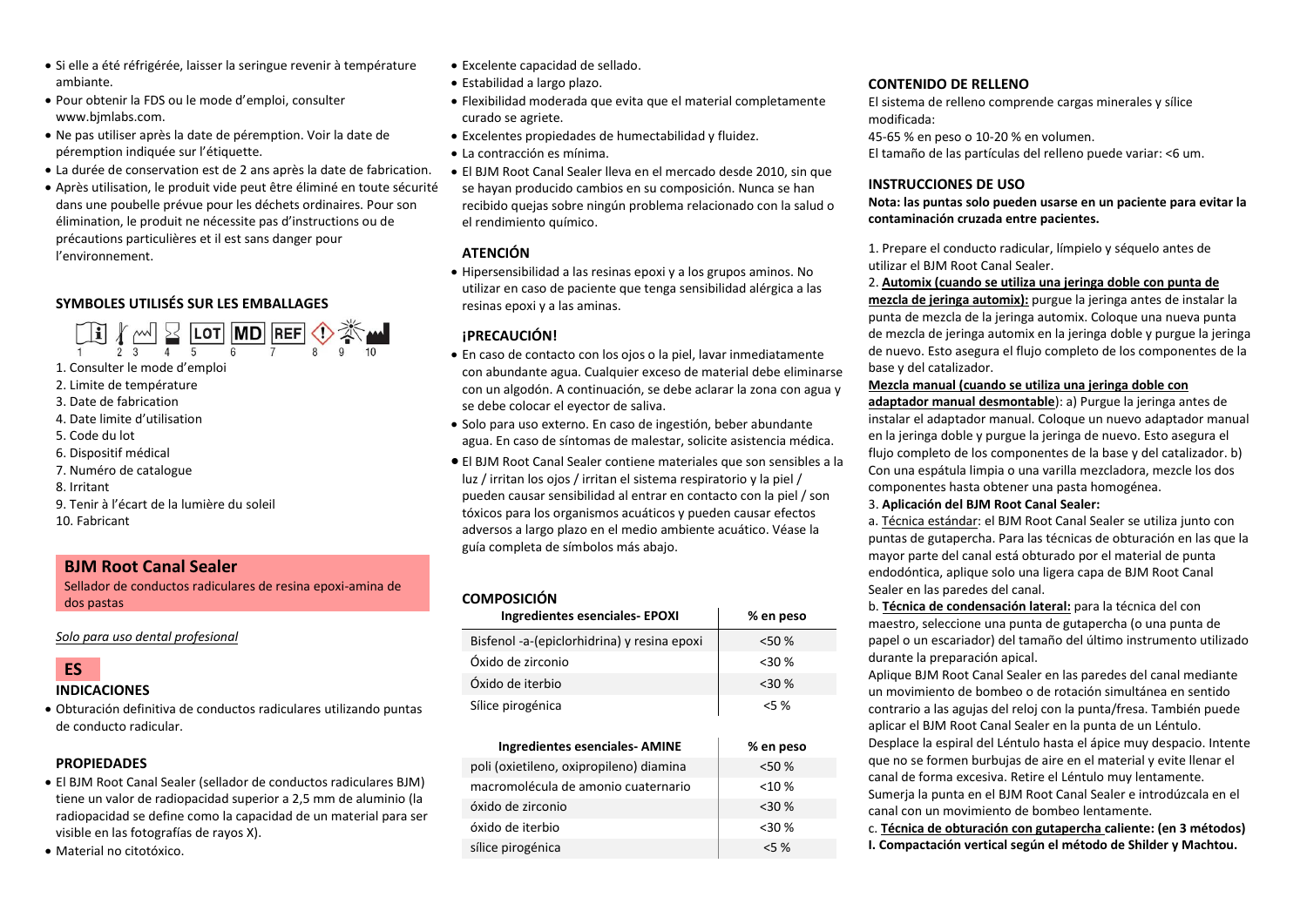Ponga el BJM Root Canal Sealer en el cono maestro (conicidad de 0,04 o 0,06) e insértelo 0,5-1 mm por debajo de la longitud de trabajo (WL, en inglés) mediante un movimiento de bombeo y cepillado. Los obturadores calientes (a unos 150ºC) ablandan y cortan la gutapercha y después el obturador manual frío la compacta gradualmente hasta que se forma el sellado apical de 5 mm. Aplique BJM Root Canal Sealer en las paredes del canal y rellénelo con gutapercha inyectable.

**II. Condensación de onda continua de Buchanan**. Ponga el BJM Root Canal Sealer en el cono maestro (conicidad 0,04 o 0,06) e insértelo 0,5-1 mm por debajo de la longitud de trabajo mediante un movimiento de bombeo y cepillado. Realice un movimiento continuo con el condensador caliente (150ºC-200ºC) y corte el cono de gutapercha 5 mm por debajo de la longitud de trabajo. Aplique BJM Root Canal Sealer en las paredes del canal y rellénelo con gutapercha inyectable.

#### **III. Técnica de combinación de Solomonov.**

Ponga el BJM Root Canal Sealer en el cono maestro (conicidad de 0,02) e introdúzcalo hasta la longitud de trabajo mediante un movimiento de bombeo y cepillado. Realice una compactación lateral profunda desde la longitud de trabajo hasta los 5 mm de la longitud de trabajo con el esparcidor Ni-Ti n.º 25 y las puntas de gutapercha accesorias. Caliente las puntas de gutapercha dentro del canal hasta 100ºC. Realice una compactación de la gutapercha caliente con el condensador manual Machtou. Repita el procedimiento hasta conseguir la obturación del canal.

#### 4. **Cómo quitar el BJM Root Canal Sealer:**

Cuando se usa BJM Root Canal Sealer con puntas de gutapercha, se puede seguir la técnica convencional para quitar la gutapercha. 5. Vuelva a tapar la jeringa firmemente después de usarla. 6. Todos los instrumentos que hayan estado en contacto con el BJM Root Canal Sealer deben limpiarse inmediatamente después de su uso con alcohol o acetona.

7. Indicaciones de tiempo

El tiempo de secado depende de la temperatura bucal Los tiempos que se muestran se basan en las condiciones adecuadas para la práctica

|                            | <b>Horas</b> |
|----------------------------|--------------|
| Tiempo de secado intraoral | < 24 h       |
|                            |              |

## • **Opciones de mezcla:**

Nota: el tiempo de secado es el indicado anteriormente, independientemente de las posibles mezclas.

**Opciones de mezcla Relación**

| Automezcla – 1 jeringa de<br>automezcla                             | 1:1 - Igual cantidad de Epoxi y<br>Amine |
|---------------------------------------------------------------------|------------------------------------------|
| Mezcla manual $-1$ jeringa de<br>automezcla con adaptador<br>manual | 1:1 - Igual cantidad de Epoxi y<br>Amine |

## **Cómo quitar el BJM Root Canal Sealer**

Cuando se usa BJM Root Canal Sealer con puntas de gutapercha, se puede seguir la técnica convencional para quitar la gutapercha.

## **ALMACENAMIENTO Y ELIMINACIÓN**

- No almacenar a más de 24°C (75°F).
- Guarde el producto en su envase original.
- Manténgalo lejos de la luz directa del sol.
- Para una conservación óptima, manténgalo en refrigeración.
- No se debe congelar.
- Si se conserva en refrigeración, deje que la jeringa alcance la temperatura ambiente antes de usarla.
- Para obtener la ficha de datos de seguridad o las instrucciones de uso visite www.bjmlabs.com.
- No lo utilice después de la fecha de caducidad. Consulte la fecha de caducidad en la etiqueta.
- La vida útil es de 2 años a partir de la fecha de fabricación.
- Cuando el producto se termine, puede desecharse de forma segura en un contenedor de residuos normal. El producto no requiere instrucciones o precauciones especiales de eliminación y es inofensivo para el medio ambiente.

## **SÍMBOLOS UTILIZADOS EN EL EMBALAJE**



- 1. Consultar las instrucciones de uso
- 2. Límite de temperatura
- 3. Fecha de fabricación
- 4. Utilizar según la fecha
- 5. Código de lote
- 6. Dispositivo médico
- 7. Número de catálogo
- 8. Irritante
- 9. Mantener alejado de la luz solar 10. Fabricante

## **BJM Root Canal Sealer**

Selador de canais radiculares de resina epoxi-amina de duas pastas

## *Somente para uso profissional odontológico*

# **PT**

## **INDICAÇÕES**

• Vedação definitiva dos canais radiculares utilizando as pontas do canal radicular.

## **PROPRIEDADES**

- O BJM Root Canal Sealer (selador de canais radiculares BJM) tem um valor de radiopacidade superior a 2,5 mm de alumínio (a radiopacidade é definida como a capacidade dum material para ser visível em fotografias de raios X).
- Material não citotóxico.
- Excelente capacidade de vedação.
- Estabilidade a longo prazo.
- Flexibilidade moderada que impede que o material totalmente curado rache.
- Excelentes molhabilidade e propriedades de fluidez.
- O encolhimento é mínimo.
- O BJM Root Canal Sealer está no mercado desde 2010, em alterações na composição. Nunca foram recebidas queixas sobre quaisquer problemas relacionados com a saúde ou desempenho químico.

## **ATENÇÃO**

• Hipersensibilidade a resinas epoxi e grupos aminos. Não utilizar em pacientes com sensibilidade alérgica a resinas epoxi E aminas.

## **CUIDADO!**

- EM caso de contacto coM os olhos ou a pele, lavar imediatamente com água abundante. Qualquer material em excesso deve ser removido com lã de algodão. A área deve então ser lavada com água e deve ser colocado o ejector de saliva.
- Apenas para uso externo. Se for engolido, beber abundante água. Em caso de sintomas de mal-estar, solicite assistência médica.
- O BJM Root Canal Sealer contém materiais que são sensíveis à luz / irritantes para os olhos / irritantes para o sistema respiratório e pele / podem causar sensibilidade no contacto com a pele / tóxicos para os organismos aquáticos e podem causar efeitos nefastos a longo prazo no ambiente aquático. Veja o guia completo de símbolos abaixo.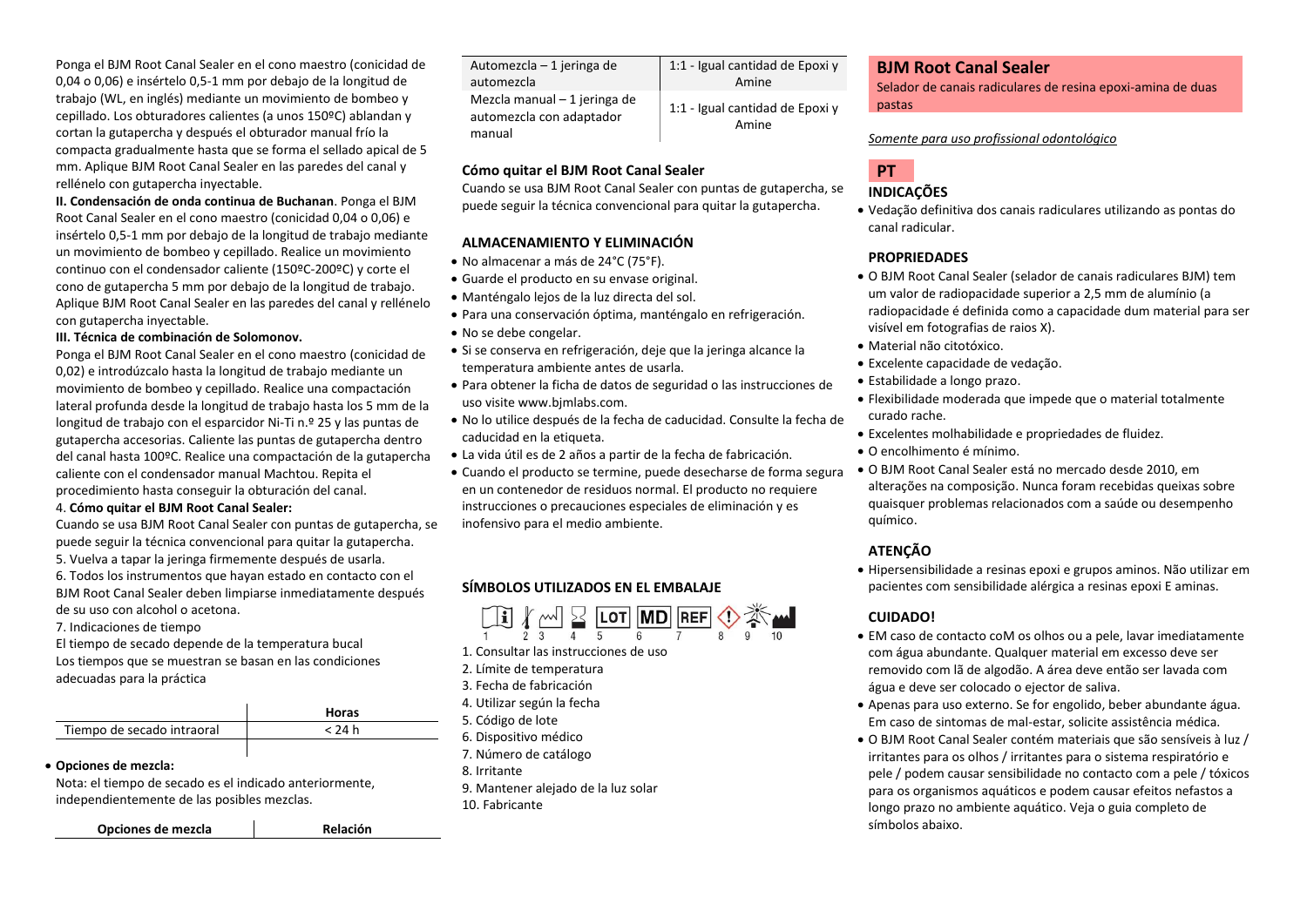## **COMPOSIÇÃO**

## **CONTEÚDO FILLER**

O sistema de enchimento é composto por cargas minerais e sílica modificada:

45-65 % em peso ou 10-20 % em volume.

O tamanho da partícula do enchimento pode variar: <6 um.

## **INSTRUÇÕES DE USO**

## **Nota: as pontas só podem ser usadas em um paciente para evitar a contaminação cruzada entre pacientes.**

1. Prepare o canal radicular, limpe-o e seque-o antes de utilizar o BJM Root Canal Sealer.

**2. Automix (ao utilizar uma seringa dupla com ponta de mistura de seringa automix)**: enxaguar a seringa antes de instalar a ponta de mistura da seringa automix. Coloque uma nova ponta de mistura automix na seringa dupla e lave a seringa novamente. Isto assegura o fluxo total da base e dos componentes do catalisador. **Mistura manual (ao utilizar uma seringa dupla com adaptador manual descartável)**: a) Purgue a seringa antes de instalar o adaptador manual. Anexe um novo adaptador manual na seringa dupla e purgue a seringa novamente. Isto assegura o fluxo completo dos componentes da base e do catalisador. b) Com uma espátula limpa ou uma vareta misturadora, mistura os dois

componentes até conseguir uma pasta homogénea.

3. **Aplicação do BJM Root Canal Sealer**:

a. **Técnica padrão**: o BJM Root Canal Sealer é usado em conjunto com pontas de gutta-percha. Para técnicas de obturação onde a maioria do canal é obturado pelo material de ponta de endodontia, aplicar apenas uma leve camada de BJM Root Canal Sealer nas paredes do canal.

b. **Técnica de condensação lateral**: para a técnica com mestre, seleccione uma ponta de gutta-percha (ou uma ponta de papel ou um escareador) do tamanho do último instrumento utilizado durante a preparação apical. Aplique o BJM Root Canal Sealer nas paredes do canal usando um movimento de bombeamento ou de rotação simultânea no sentido contrário às agulhas do relógio com a ponta/ fresa. Também pode ser aplicado o BJM Root Canal Sealer na ponta do Lêntulo. Mova a espiral do Lêntulo para o ápice muito lentamente. Certifique-se de que não se formam bolhas de ar no material e evite encher em demasia o canal. Remova o Lêntulo muito lentamente. Mergulhe a ponta no BJM Root Canal Sealer e insira-o no canal com um movimento de bombeamento lentamente. Introduz a ponta no canal com um movimento de

#### bombeamento lento.

#### c. **Técnica de vedação com gutta-percha quente: (em 3 métodos)**

| Techne de Vedação com guita-percha quente. Tem o metodos, |           |  |
|-----------------------------------------------------------|-----------|--|
| <b>Ingredientes essenciais- EPOXI</b>                     | % em peso |  |
| Bisfenol -a-(epiclorhidrina) e resina epoxi               | <50 %     |  |
| Óxido de zircónio                                         | $30$ %    |  |
| Óxido de itérbio                                          | $<$ 30 %  |  |
| Sílica pirogénica                                         | $5\%$     |  |
|                                                           |           |  |
|                                                           |           |  |
| <b>Ingredientes essenciais- AMINE</b>                     | % em peso |  |
| poli (oxietileno, oxipropileno) diamina                   | < 50%     |  |
| macromolécula quaternária de amônio                       | < 10%     |  |
| óxido de zircónio                                         | $30$ %    |  |
| óxido de itérbio                                          | $30$ %    |  |
| sílica pirogénica                                         | $5\%$     |  |

I. **Compactação vertical de acordo com o método de Shilder e Machtou.** 

Ponha o BJM Root Canal Sealer no cone mestro (conicidade de 0,04 o 0,06) e insira-o 0,5-1 mm abaixo do comprimento de trabalho (WL, em inglês) usando um movimento de bombeamento e escovagem. Os obturadores quentes (cerca de 150ºC) amolecem e cortam a gutta-percha e depois o obturador manual compacta-a gradualmente até que a selagem apical de 5 mm é formada. II. **Condensação de onda contínua de Buchanan.** Coloque o BJM Root Canal Sealer no cone mestre (conicidade 0,04 o 0,06) e insirao 0,5-1 mm abaixo do comprimento de trabalho através de um movimento de bombeamento e escovagem. Executar um movimento continuo com o condensador quente (150ºC-200ºC) e cortar o cone de gutt-apercha 5 mm abaixo do comprimento de trabalho. Aplicar BJM Root Canal Sealer nas paredes do canal e enche-lo com gutta-percha injectável

## III.**Técnica de combinação de Solomonov.**

Coloque o BJM Root Canal Sealer no cone mestre (conicidade de 0,02) e insira-o até o comprimento de trabalho através de um movimento de bombeamento e escovagem. Realizar uma compactação lateral profunda desde o comprimento de trabalho até os 5 mm com o esparcedor Ni-Ti n.º 25 e as pontas de guttapercha acessórias. Aquece as pontas de guta-percha no canal até os 100ºC. Fazer uma compactação da gutta-percha quente com o condensador manual Machtou. Repita o procedimento até conseguir a vedação do canal.

#### 4. **Como remover o BJM Root Canal Sealer:**

Quando é usado o BJM Root Canal Sealer com pontas de guttapercha, a técnica convencional para remover a gutta-percha pode ser seguida.

5. Volte a tapar a seringa firmemente após o uso.

6. Todos os instrumentos que tenham estado em contacto com o BJM Root Canal Sealer devem ser limpos imediatamente depois a sua utilização com álcool ou acetona.

7. Indicações de tempo

O tempo de secagem depende da temperatura da boca Os tempos mostrados são baseados nas condições adequadas para a prática.

|                            | Horas  |
|----------------------------|--------|
| Tempo de secagem intraoral | < 24 h |
| . ~                        |        |

#### • **Opções de mistura:**

Nota: os tempos de trabalho e configuração estão em conformidade com a faixa mencionada acima, e não dependem das opções de mistura.

| Opções de mistura                                                     | Opções de mistura                          |
|-----------------------------------------------------------------------|--------------------------------------------|
| Auto-mistura - 1 seringa auto-                                        | 1:1 - Igual quantidade de                  |
| mistura                                                               | Epoxi e Amine                              |
| Mistura manual - 1 seringa de<br>auto-mistura com adaptador<br>manual | 1:1 - Igual quantidade de<br>Epoxi e Amine |

#### **Como remover o BJM Root Canal Sealer**

Quando é usado o BJM Root Canal Sealer com pontas de guttapercha, a técnica convencional de remoção da gutta-percha pode ser seguida.

## **ARMAZENAMENTO E DESCARTE**

- Não armazenar acima de 24°C (75°F).
- Armazenar o produto na sua embalagem original.
- Manter longe da luz directa do sol.
- Para una conservação óptima, mantenha refrigerado.
- Não congelar.
- Se é refrigerado, deixar a seringa atingir a temperatura ambiente antes de usar.
- Para obter a ficha de dados de segurança ou as instruções de utilização visite www.bjmlabs.com.
- Não utilizar depois da data caducidade. Consulte a data de caducidade na etiqueta.
- A vida útil é de 2 anos a partir da data de fabricação.
- Quando o produto é acabado, pode ser descartado de forma segura num contentor de resíduos normal. O produto não requer instruções ou precauções especiais de remoção e é inofensivo para o meio ambiente.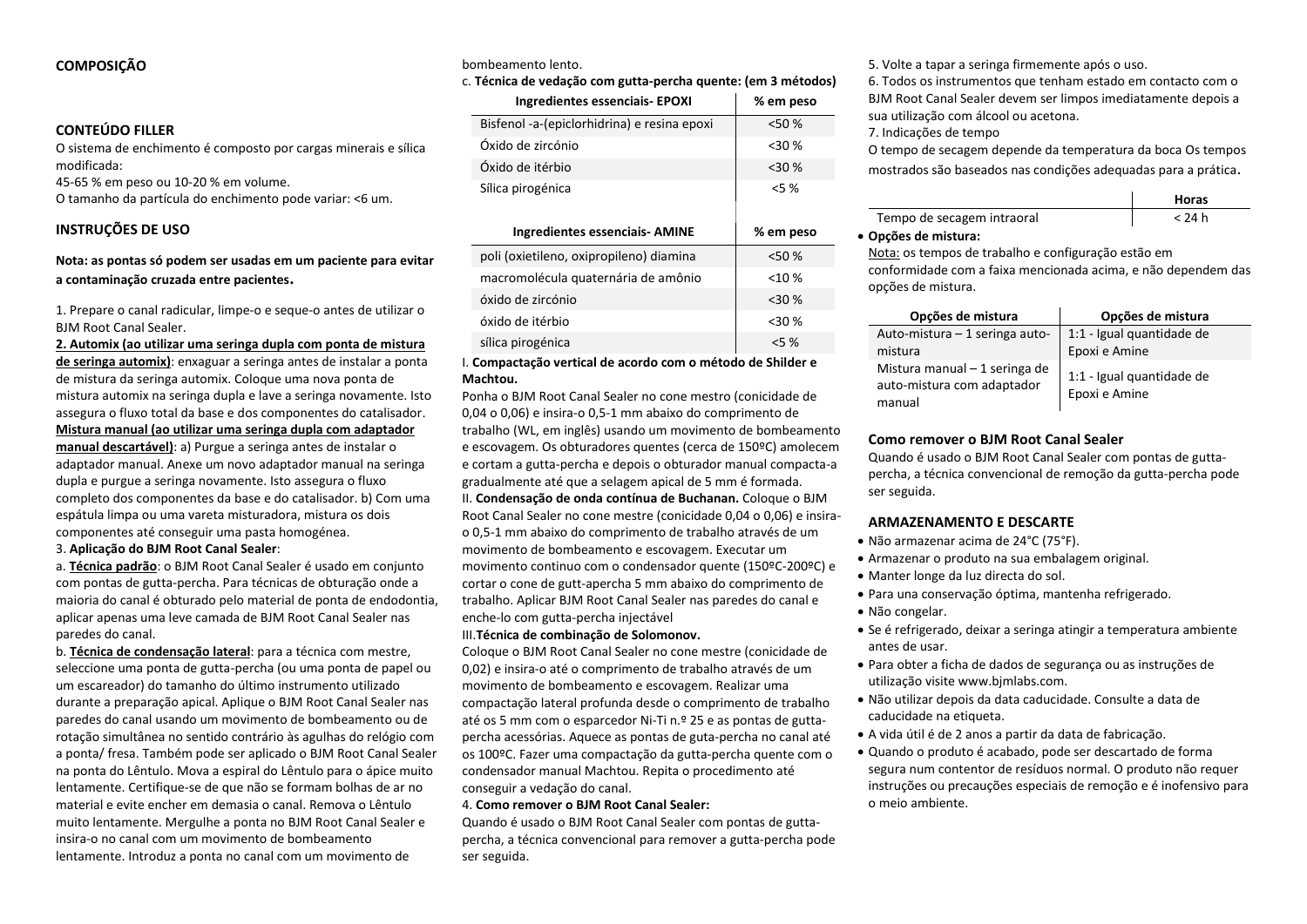## **SÍMBOLOS USADOS NA EMBALAGEM**



#### 1. Consulte as instruções de uso

- 2. Limite de temperatura
- 3. Data de fabricação
- 4. Data de validade
- 5. Código de lote
- 6. Dispositivo médico
- 7. Número de catálogo
- 8. Irritante
- 9. Manter afastado da luz solar
- 10. Fabricante

## **BJM Root Canal Sealer**

Selbsthärtender Zweipasten-Wurzelkanalsealer aus Epoxid-Amin-Harz

*nur für den professionellen zahnärztlichen Gebrauch*

# **DE**

#### **INDIKATIONEN**

• Dauerhafte Wurzelkanalobturationen in Kombination mit Wurzelkanalstiften.

## **EIGENSCHAFTEN**

- BJM Root Canal Sealer hat einen Röntgenopazitätswert von mehr als 2,5 mm Aluminium. (Röntgenopazität ist die Fähigkeit eines Materials, auf Röntgenaufnahmen sichtbar zu sein.)
- Nicht zytotoxisches Material.
- Hervorragende Versiegelungsfähigkeit.
- Langfristige Stabilität.
- Moderate Flexibilität, die ein Reißen des vollständig ausgehärteten Materials verhindert.
- Ausgezeichnete Benetzungsfähigkeit und Fließeigenschaften.
- Geringer Volumenschrumpf.
- BJM Root Canal Sealer ist seit 2010. Bislang gingen keine Beschwerden über gesundheitliche oder chemische Leistungsprobleme ein.

## **ACHTUNG**

• Überempfindlichkeit gegen Epoxidharze und Aminogruppen. Nicht verwenden bei Patienten, die allergisch auf Epoxide und Amine reagieren.

## **VORSICHT!**

- Bei Kontakt mit den Augen oder der Haut sofort mit viel Wasser spülen. Überschüssiges Material muss mit einem Wattestäbchen entfernt und anschließend mit Wasser abgespült und abgesaugt werden.
- Nur zur äußerlichen Anwendung! Bei Verschlucken viel Wasser trinken. Bei Krankheitssymptomen ärztliche Hilfe aufsuchen.
- BJM Root Canal Sealer enthält Stoffe, die: lichtempfindlich sind / die Augen reizen / die Atmungsorgane und die Haut reizen / bei Hautkontakt eine Sensibilisierung hervorrufen können / für Wasserorganismen giftig sind und in Gewässern längerfristig schädliche Wirkungen haben können. Vollständige Hinweise zu den Symbolen siehe unten.

## **ZUSAMMENSETZUNG**

| Wesentliche Inhaltsstoffe - EPOXID | gew.-%   |
|------------------------------------|----------|
| Epoxidharz                         | < 50%    |
| Zirkoniumoxid                      | $<$ 30 % |
| Pyrogene Kieselsäure               | $< 5 \%$ |

| Wesentliche Inhaltsstoffe - AMIN    | $gew.-%$  |
|-------------------------------------|-----------|
| poly(oxyethylen, oxypropylen)diamin | < 50%     |
| quartäres ammonium-makromolekül     | $< 10 \%$ |
| zirkoniumoxid                       | $<$ 30 %  |
| pyrogene kieselsäure                | $< 5 \%$  |

## **FÜLLSTOFFGEHALT**

Das Fillersystem besteht aus mineralischen Füllstoffen und modifizierter Kieselsäure:

45–65 Gewichts-% oder 10–20 Volumen-%. Partikelgröße des Fillers: < 6 µm.

## **GEBRAUCHSANWEISUNG**

**Hinweis: Die Spitzen dürfen nur bei einem einzelnen Patienten verwendet werden, um Kreuzkontaminationen zwischen Patienten zu vermeiden**.

1. Den Wurzelkanal vor Gebrauch des BJM Root Canal Sealer präparieren, reinigen und trocknen.

2. Automix (bei Verwendung einer Doppelspritze mit Automix-Mischspitze): Die Spritze vor Anbringen der Automix-Mischspitze entlüften. Eine Automix-Mischspitze an der Doppelspritze anbringen und die Spritze erneut entlüften. Dadurch wird ein vollständiger Durchfluss der Basis- und Katalysatorkomponenten sichergestellt.

Handmischung (bei Verwendung einer Doppelspritze mit abnehmbarem manuellem Adapter): a) Die Spritze vor dem Anbringen des manuellen Adapters entlüften. Einen neuen manuellen Adapter an der Doppelspritze anbringen und die Spritze erneut entlüften. Dadurch wird ein vollständiger Durchfluss der Basis- und Katalysatorkomponenten sichergestellt. b) Die beiden Komponenten mit einem sauberen Spatel oder Mischstab zu einer homogenen Paste mischen.

3. Applikation des BJM Root Canal Sealer:

**a.** Standardtechnik**:** BJM Root Canal Sealer wird in Kombination mit Guttaperchastiften verwendet. Bei Fülltechniken, bei denen der größte Teil des Kanals mit endodontischem Stiftmaterial verschlossen wird, nur eine dünne Schicht BJM Root Canal Sealer auf die Kanalwände auftragen.

**b.** Laterale Kondensationstechnik**:** Für die Masterpoint-Technik einen Guttaperchastift (oder alternativ eine Papierspitze oder einen Bohrer) in der Größe des bei der apikalen Präparation zuletzt verwendeten Instruments wählen.

Die Kanalwände durch eine pumpende oder gleichzeitig rotierende Bewegung der Spitze/des Bohrers gegen den Uhrzeigersinn mit BJM Root Canal Sealer benetzen. Alternativ kann der BJM Root Canal Sealer auf die Spitze einer Lentulo-Spirale aufgetragen werden. Die Lentulo-Spirale langsam und mit sehr geringer Geschwindigkeit zum Apex führen. Die Bildung von Luftblasen im Material und eine Überfüllung des Kanals vermeiden. Die Lentulo-Spirale sehr langsam und bei weiterhin geringer Geschwindigkeit zurückziehen. Den Stift in BJM Root Canal Sealer und mit einer langsamen Pumpbewegung in den Kanal einführen.

**c.** Warme Guttapercha-Obturationstechnik: (3 Methoden)

I. Vertikale Verdichtung nach Schilder und Machtou

BJM Root Canal Sealer auf den Master Cone (.04 oder .06 Taper) auftragen und mit einer pumpenden und bürstenden Bewegung 0,5–1 mm kürzer als Arbeitslänge (WL) einführen. Mit dem Heat